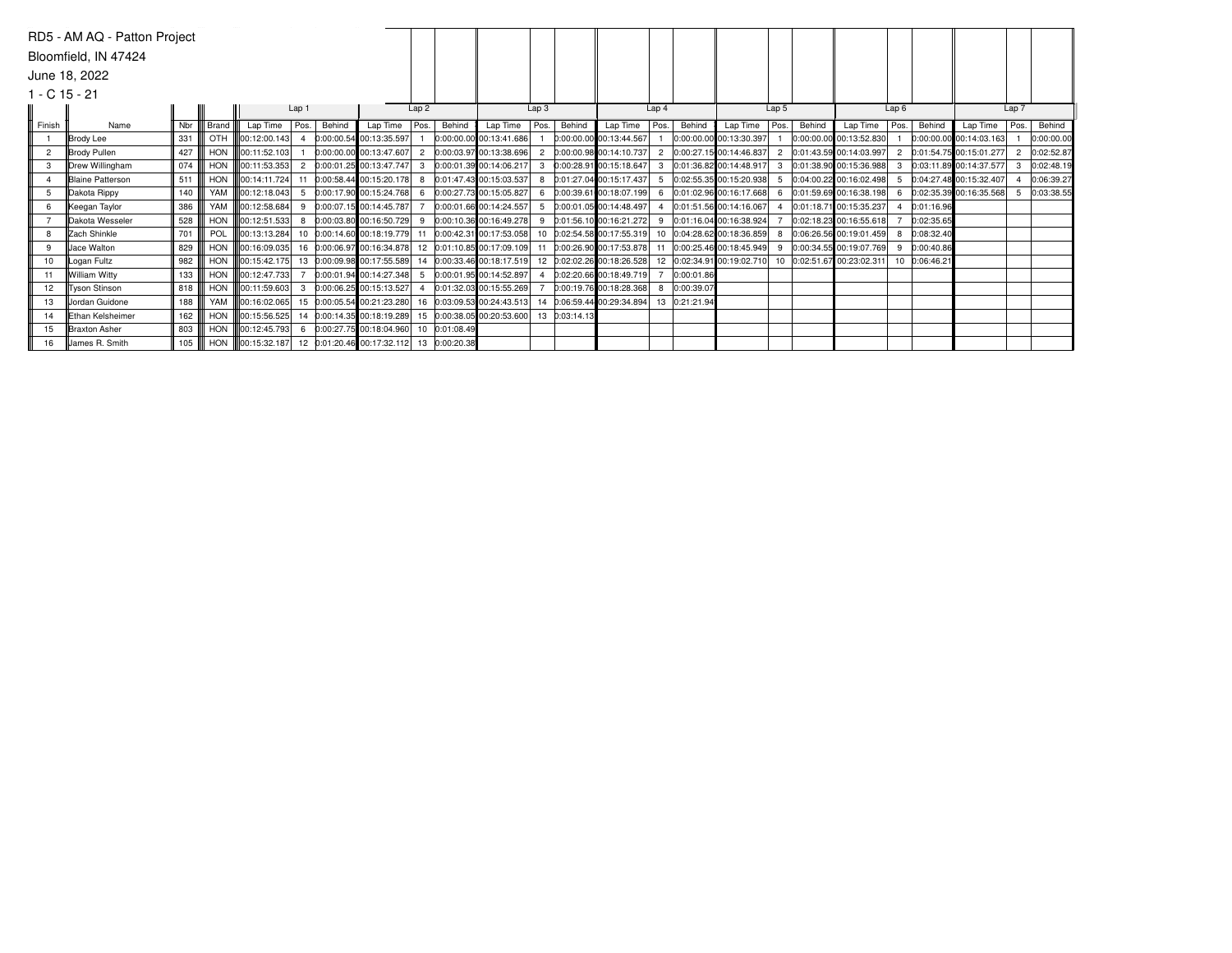|        | RD5 - AM AQ - Patton Project |  |                                 |        |                          |      |                         |                  |        |                           |                  |            |                           |       |        |                         |                  |            |                          |                  |  |
|--------|------------------------------|--|---------------------------------|--------|--------------------------|------|-------------------------|------------------|--------|---------------------------|------------------|------------|---------------------------|-------|--------|-------------------------|------------------|------------|--------------------------|------------------|--|
|        | Bloomfield, IN 47424         |  |                                 |        |                          |      |                         |                  |        |                           |                  |            |                           |       |        |                         |                  |            |                          |                  |  |
|        | June 18, 2022                |  |                                 |        |                          |      |                         |                  |        |                           |                  |            |                           |       |        |                         |                  |            |                          |                  |  |
|        | 2- C Junior 22 - 29          |  |                                 |        |                          |      |                         |                  |        |                           |                  |            |                           |       |        |                         |                  |            |                          |                  |  |
|        |                              |  |                                 | Lap 1  |                          | Lap2 |                         | Lap <sub>3</sub> |        |                           | Lap <sub>4</sub> |            |                           | Lap 5 |        |                         | Lap <sub>6</sub> |            |                          | Lap <sub>7</sub> |  |
| Finish | Name                         |  | Nbr    Brand    Lap Time   Pos. | Behind | Lap Time   Pos.   Behind |      | Lap Time $ Pos. $       |                  | Behind | Lap Time Pos.             |                  | Behind     | Lap Time   Pos.           |       | Behind | Lap Time   Pos.         |                  | Behind     | Lap Time   Pos.   Behind |                  |  |
|        | Tyler Mcnabb                 |  | 137    HON   00:14:24.165       |        | 0:00:00.00 00:17:39.269  |      | 0:00:29.96 00:17:16.368 |                  |        | 0:00:50.43 00:17:15.868   |                  |            | 2 0:00:59.94 00:17:54.219 |       |        | 0:00:00.00 00:18:56.049 |                  | 0:00:00.00 |                          |                  |  |
|        | Jerad Brenton                |  | 230    HON   00:14:38.555       |        | 0:00:14.39 00:16:54.918  |      | 0:00:00.00 00:16:55.898 |                  |        | $0:00:00.00$ 00:17:06.359 |                  | 0:00:00.00 |                           |       |        |                         |                  |            |                          |                  |  |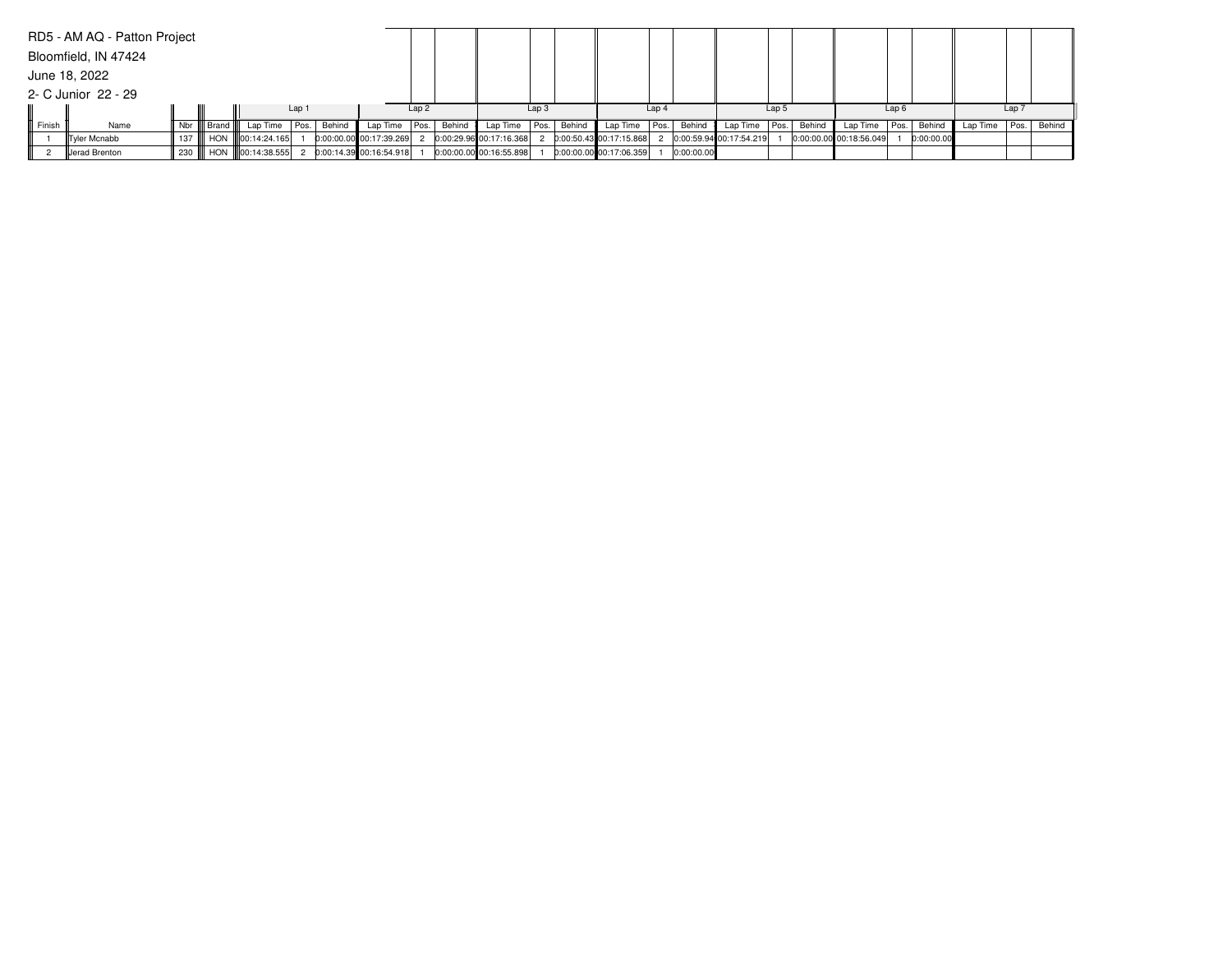|        | RD5 - AM AQ - Patton Project |         |              |                     |       |        |                           |      |            |                         |                  |        |                           |                  |        |                         |                  |            |                           |                  |            |          |       |        |
|--------|------------------------------|---------|--------------|---------------------|-------|--------|---------------------------|------|------------|-------------------------|------------------|--------|---------------------------|------------------|--------|-------------------------|------------------|------------|---------------------------|------------------|------------|----------|-------|--------|
|        | Bloomfield, IN 47424         |         |              |                     |       |        |                           |      |            |                         |                  |        |                           |                  |        |                         |                  |            |                           |                  |            |          |       |        |
|        | June 18, 2022                |         |              |                     |       |        |                           |      |            |                         |                  |        |                           |                  |        |                         |                  |            |                           |                  |            |          |       |        |
|        | $3 - C$ Senior $40+$         |         |              |                     |       |        |                           |      |            |                         |                  |        |                           |                  |        |                         |                  |            |                           |                  |            |          |       |        |
|        |                              |         |              |                     | Lap 1 |        |                           | Lap2 |            |                         | Lap <sub>3</sub> |        |                           | Lap <sub>4</sub> |        |                         | Lap <sub>5</sub> |            |                           | Lap <sub>6</sub> |            |          | Lap 7 |        |
| Finish | Name                         |         | Nbr    Brand | Lap Time   Pos.     |       | Behind | Lap Time $ Pos. $         |      | Behind     | Lap Time                | Pos.             | Behind | Lap Time                  | Pos.             | Behind | Lap Time                | Pos.             | Behind     | Lap Time   Pos.           |                  | Behind     | Lap Time | Pos.  | Behind |
|        | <b>IIJ</b> errod Adams       | 690     |              | KTM III00:15:15.725 |       |        | 0:01:59.16 00:17:45.628   |      |            | 0:04:01.40 00:17:56.069 |                  |        | 0:00:00.00 00:17:38.179   |                  |        | 0:00:00.00 00:18:10.109 |                  |            | $0:00:00.00$ 00:18:29.309 |                  | 0:00:00.00 |          |       |        |
|        | llJohn Bruzzi                | 248     |              | HON 100:20:21.588   |       |        | 0:04:27.13 00:17:53.849   |      |            | 0:05:14.08 00:18:42.679 |                  |        | $0:06:00.69$ 00:19:33.989 |                  |        | 0:07:56.50 00:18:13.888 |                  | 0:08:00.28 |                           |                  |            |          |       |        |
|        | ∥Denny Bayne                 | 661 III |              | HON 100:15:54.455   |       |        | 0:00:38.73 00:23:57.442   |      |            | 0:01:36.46 00:29:31.635 |                  |        | 0:12:25.41 00:21:56.280   |                  |        | 0:14:47.70 00:21:46.491 |                  | 0:18:20.31 |                           |                  |            |          |       |        |
|        | James Bradshaw               | 407 III |              | YAM   00:13:16.564  |       |        | $0:00:00.00$ 00:15:43.388 |      | 0:00:00.00 |                         |                  |        |                           |                  |        |                         |                  |            |                           |                  |            |          |       |        |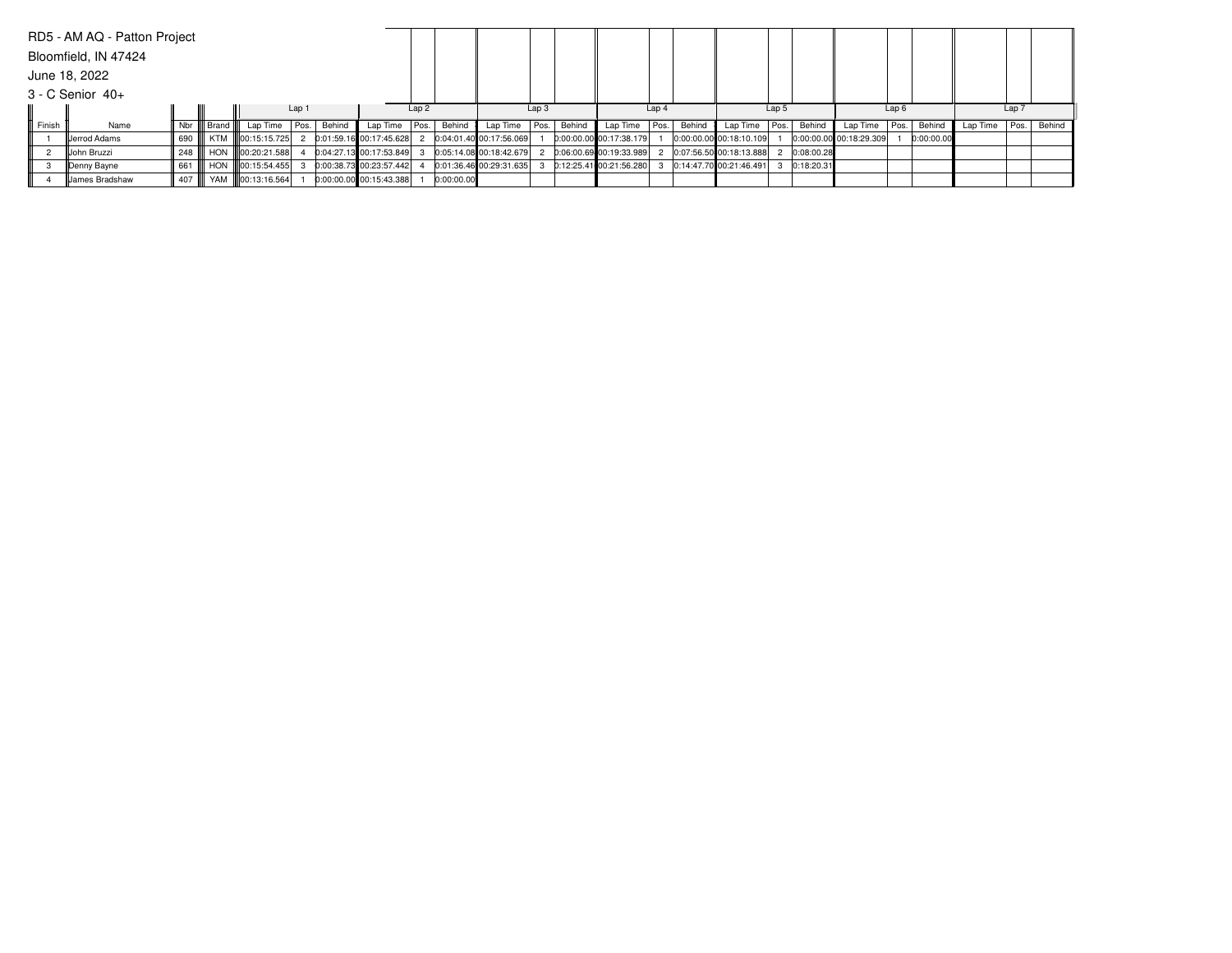|        | RD5 - AM AQ - Patton Project |     |                   |                             |        |        |                         |      |        |                         |                  |        |                           |                  |        |                         |                  |            |                         |      |            |          |       |        |
|--------|------------------------------|-----|-------------------|-----------------------------|--------|--------|-------------------------|------|--------|-------------------------|------------------|--------|---------------------------|------------------|--------|-------------------------|------------------|------------|-------------------------|------|------------|----------|-------|--------|
|        | Bloomfield, IN 47424         |     |                   |                             |        |        |                         |      |        |                         |                  |        |                           |                  |        |                         |                  |            |                         |      |            |          |       |        |
|        | June 18, 2022                |     |                   |                             |        |        |                         |      |        |                         |                  |        |                           |                  |        |                         |                  |            |                         |      |            |          |       |        |
|        | $3 - C$ Vet $30 +$           |     |                   |                             |        |        |                         |      |        |                         |                  |        |                           |                  |        |                         |                  |            |                         |      |            |          |       |        |
|        |                              |     |                   |                             | Lap 1  |        |                         | Lap2 |        |                         | Lap <sub>3</sub> |        |                           | Lap <sub>4</sub> |        |                         | Lap <sub>5</sub> |            |                         | Lap6 |            |          | Lap 7 |        |
| Finish | Name                         |     | Nbr III Brand III | Lap Time                    | I Pos. | Behind | Lap Time                | Pos. | Behind | Lap Time                | Pos.             | Behind | Lap Time                  | Pos.             | Behind | Lap Time                | Pos.             | Behind     | Lap Time   Pos.         |      | Behind     | Lap Time | Pos.  | Behind |
|        | Brent Johnson                | 287 |                   | HON <b>III</b> 00:13:06.434 |        |        | 0:00:00.00 00:15:51.368 |      |        | 0:00:00.00 00:16:14.627 |                  |        | 0:00:00.00 00:16:22.278   |                  |        | 0:00:00.00 00:16:15.749 |                  |            | 0:00:00.00 00:16:19.237 |      | 0:00:00.00 |          |       |        |
|        | Chris Gilstrap               | 044 |                   | HON 100:14:06.665           |        |        | 0:01:00.23 00:17:02.958 |      |        | 0:02:11.82 00:17:12.838 |                  |        | $0:03:10.03$ 00:19:34.890 |                  |        | 0:06:22.64 00:19:27.709 |                  |            | 0:09:34.60 00:19:44.720 |      | 0:13:00.08 |          |       |        |
|        | Shane Cooper                 | 333 |                   | HON III00:16:09.595         |        |        | 0:00:30.24 00:18:09.920 |      |        | 0:01:46.43 00:18:14.498 |                  |        | 0:03:17.93 00:18:19.989   |                  |        | 0:01:34.58 00:18:24.259 |                  |            | 0:01:53.20 00:18:44.199 |      | 0:00:52.68 |          |       |        |
|        |                              |     |                   | HON 100:20:15.678           |        |        | 0:01:41.92 00:17:58.668 |      |        | 0:00:01.33 00:18:05.749 |                  |        | 0:03:46.08 00:17:27.399   |                  |        | 0:02:53.49 00:17:55.728 |                  |            | 0:02:24.96 00:17:45.599 |      | 0:01:26.36 |          |       |        |
|        | Mardi Ream                   | 203 |                   |                             |        |        |                         |      |        |                         |                  |        |                           |                  |        |                         |                  |            |                         |      |            |          |       |        |
|        | Jesse Bryant                 | 227 |                   | HON <b>100:18:33.757</b>    |        |        | 0:02:24.16 00:19:39.259 |      |        | 0:03:53.50 00:19:02.430 |                  |        | $0:00:55.35$ 00:18:56.719 |                  |        | 0:02:24.67 00:18:55.049 |                  | 0:03:23.99 |                         |      |            |          |       |        |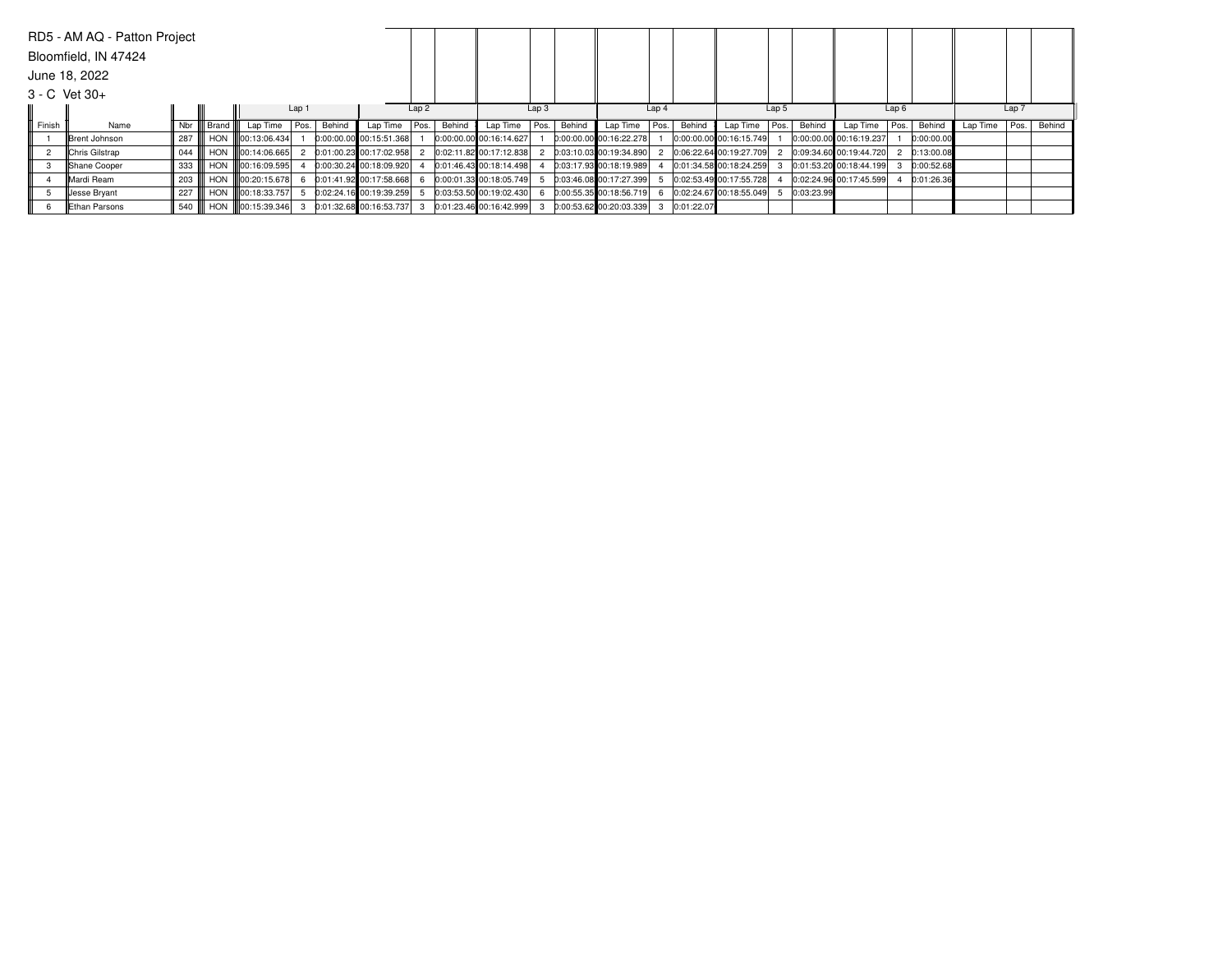|        | RD5 - AM AQ - Patton Project |              |                           |       |        |                         |      |        |                           |                  |        |                         |                  |        |                         |       |            |                 |                  |        |          |                  |             |
|--------|------------------------------|--------------|---------------------------|-------|--------|-------------------------|------|--------|---------------------------|------------------|--------|-------------------------|------------------|--------|-------------------------|-------|------------|-----------------|------------------|--------|----------|------------------|-------------|
|        | Bloomfield, IN 47424         |              |                           |       |        |                         |      |        |                           |                  |        |                         |                  |        |                         |       |            |                 |                  |        |          |                  |             |
|        | June 18, 2022                |              |                           |       |        |                         |      |        |                           |                  |        |                         |                  |        |                         |       |            |                 |                  |        |          |                  |             |
|        | $4 - 4 \times 4$ Novice      |              |                           |       |        |                         |      |        |                           |                  |        |                         |                  |        |                         |       |            |                 |                  |        |          |                  |             |
|        |                              |              |                           | Lap 1 |        |                         | Lap2 |        |                           | Lap <sub>3</sub> |        |                         | Lap <sub>4</sub> |        |                         | Lap 5 |            |                 | Lap <sub>6</sub> |        |          | Lap <sub>7</sub> |             |
| Finish | Name                         | Nbr    Brand | Lap Time                  | Pos.  | Behind | Lap Time                | Pos. | Behind | Lap Time                  | Pos.             | Behind | Lap Time                | Pos.             | Behind | Lap Time                | Pos.  | Behind     | Lap Time   Pos. |                  | Behind | Lap Time |                  | Pos. Behind |
|        | Zackery Clark                |              | 115    CAM   00:16:36.006 |       |        | 0:00:00.00 00:18:57.279 |      |        | $0:00:00.00$ 00:20:04.650 |                  |        | 0:00:00.00 00:20:18.460 |                  |        | 0:00:00.00 00:20:17.810 |       | 0:00:00.00 |                 |                  |        |          |                  |             |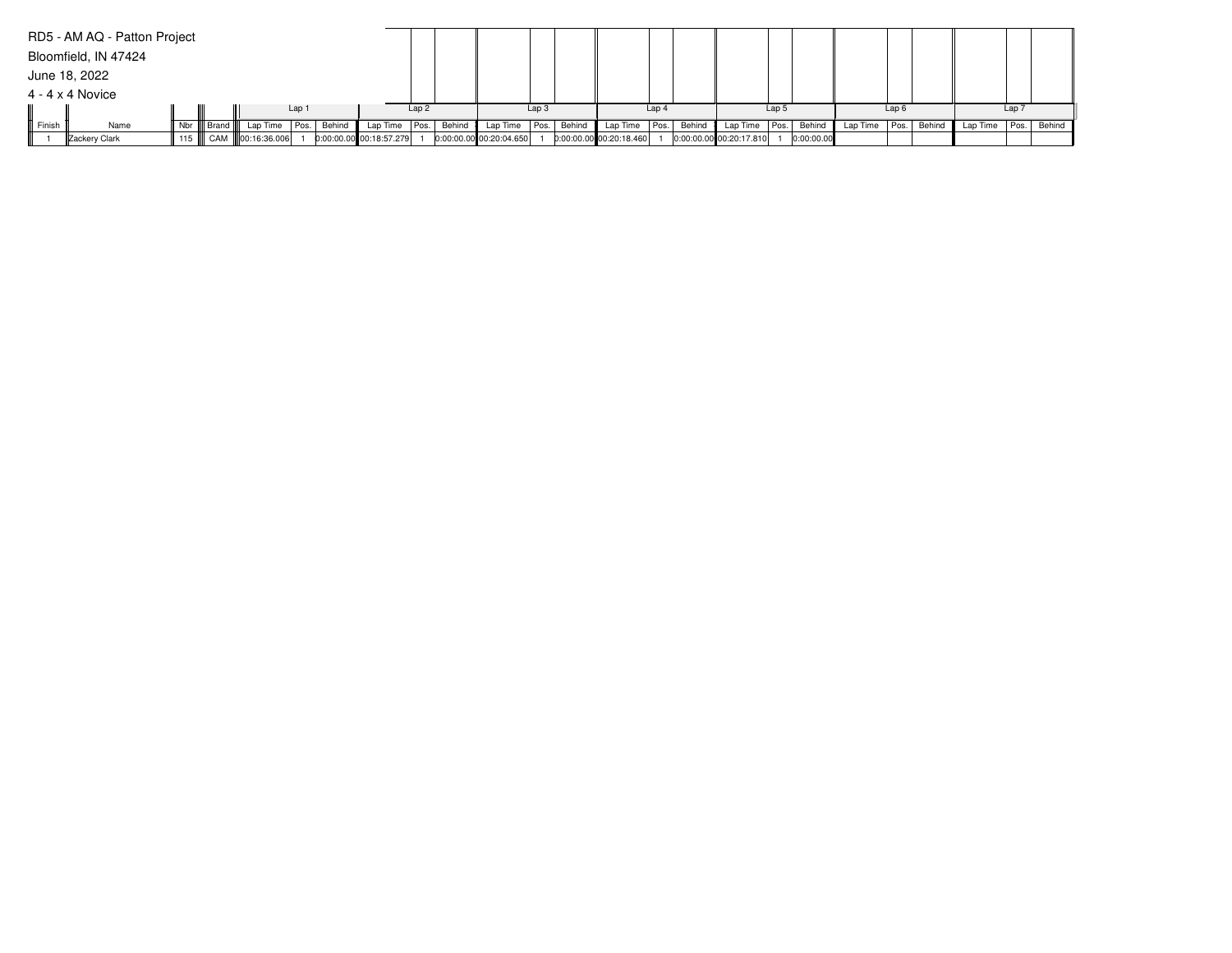|        | RD5 - AM AQ - Patton Project |         |              |                   |        |                           |      |        |                           |                  |        |                         |                  |        |                           |       |            |                         |                  |            |          |                  |        |
|--------|------------------------------|---------|--------------|-------------------|--------|---------------------------|------|--------|---------------------------|------------------|--------|-------------------------|------------------|--------|---------------------------|-------|------------|-------------------------|------------------|------------|----------|------------------|--------|
|        | Bloomfield, IN 47424         |         |              |                   |        |                           |      |        |                           |                  |        |                         |                  |        |                           |       |            |                         |                  |            |          |                  |        |
|        | June 18, 2022                |         |              |                   |        |                           |      |        |                           |                  |        |                         |                  |        |                           |       |            |                         |                  |            |          |                  |        |
|        | $5 -$ Sport $(< 400CC)$      |         |              |                   |        |                           |      |        |                           |                  |        |                         |                  |        |                           |       |            |                         |                  |            |          |                  |        |
|        |                              |         |              |                   | Lap 1  |                           | Lap2 |        |                           | Lap <sub>3</sub> |        |                         | Lap <sub>4</sub> |        |                           | Lap 5 |            |                         | Lap <sub>6</sub> |            |          | Lap <sub>7</sub> |        |
| Finish | Name                         |         | Nbr    Brand | Lap Time   Pos.   | Behind | Lap Time   Pos.           |      | Behind | Lap Time                  | Pos.             | Behind | Lap Time                | Pos.             | Behind | Lap Time   Pos.           |       | Behind     | Lap Time   Pos.         |                  | Behind     | Lap Time | Pos.             | Behind |
|        | <b>IIJackson Brewer</b>      | 735     |              | OTH 100:13:27.825 |        | 0:00:00.00 00:15:45.228   |      |        | 0:00:00.00 00:17:21.298   |                  |        | 0:00:00.00 00:17:31.778 |                  |        | 0:00:00.00 00:17:50.179   |       |            | 0:00:00.00 00:16:47.128 |                  | 0:00:00.00 |          |                  |        |
|        | Ross Lynas                   | 561 III |              | HON 100:17:31.446 |        | $0:04:03.62$ 00:21:20.051 |      |        | $0:00:55.37$ 00:21:35.301 |                  |        | 0:13:52.44 00:21:21.420 |                  |        | 2 0:17:42.08 00:20:49.820 |       | 0:20:41.73 |                         |                  |            |          |                  |        |
|        | Brandon Nicholson            | 041 III |              | HON 100:17:41.497 |        | 0:00:10.05 00:20:14.629   |      |        | 0:08:43.07 00:24:30.062   |                  |        | 0:01:59.39 00:20:21.590 |                  |        | 0:00:59.56 00:19:52.290   |       | 0:00:02.03 |                         |                  |            |          |                  |        |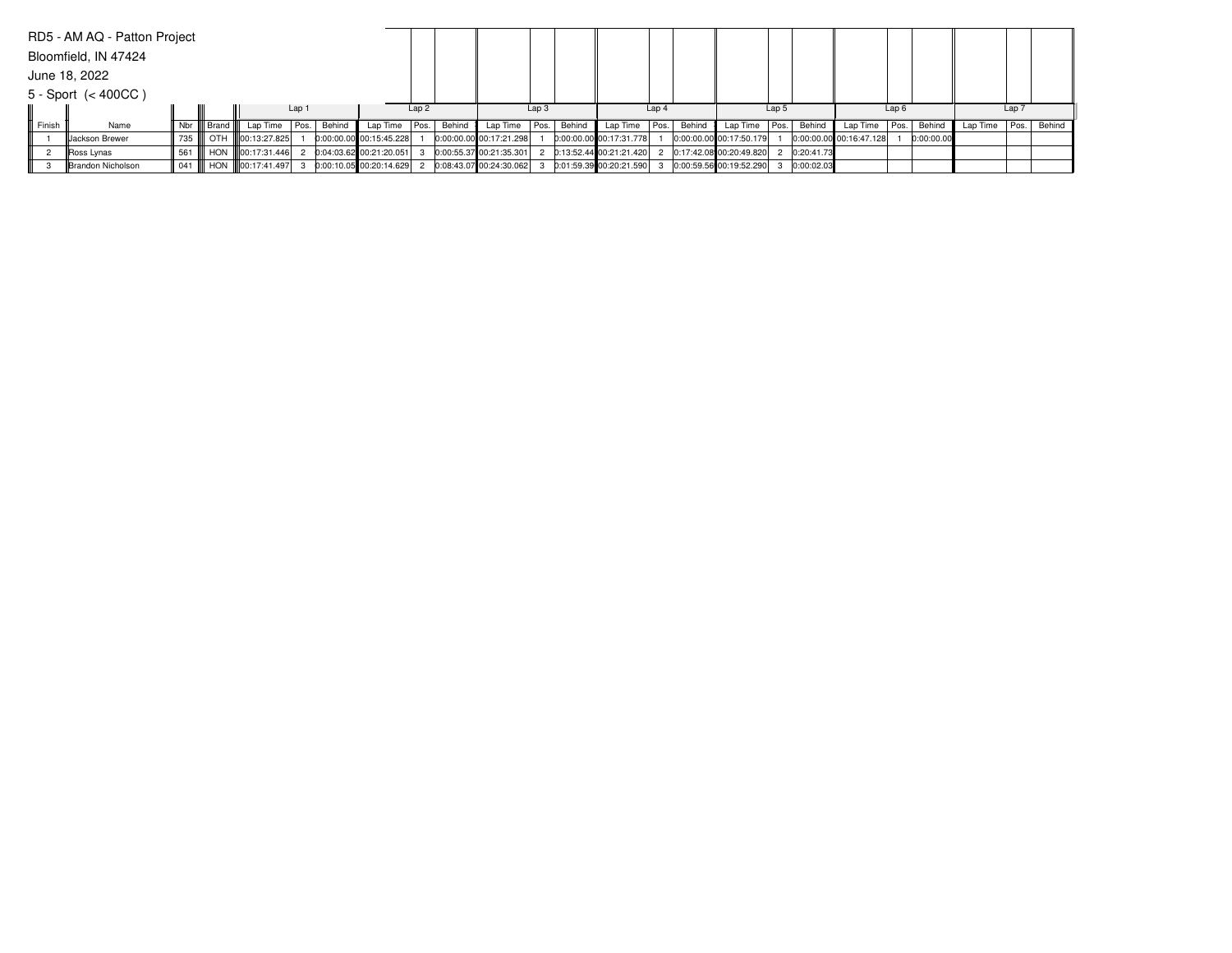|        | RD5 - AM AQ - Patton Project |         |              |                           |        |                           |      |        |                           |                  |        |                           |                  |        |                             |       |        |                               |                  |            |          |                  |        |
|--------|------------------------------|---------|--------------|---------------------------|--------|---------------------------|------|--------|---------------------------|------------------|--------|---------------------------|------------------|--------|-----------------------------|-------|--------|-------------------------------|------------------|------------|----------|------------------|--------|
|        | Bloomfield, IN 47424         |         |              |                           |        |                           |      |        |                           |                  |        |                           |                  |        |                             |       |        |                               |                  |            |          |                  |        |
|        | June 18, 2022                |         |              |                           |        |                           |      |        |                           |                  |        |                           |                  |        |                             |       |        |                               |                  |            |          |                  |        |
|        | 5 - Super Senior 50+         |         |              |                           |        |                           |      |        |                           |                  |        |                           |                  |        |                             |       |        |                               |                  |            |          |                  |        |
|        |                              |         |              |                           | Lap 1  |                           | Lap2 |        |                           | Lap <sub>3</sub> |        |                           | Lap <sub>4</sub> |        |                             | Lap 5 |        |                               | Lap <sub>6</sub> |            |          | Lap <sub>7</sub> |        |
| Finish | Name                         |         | Nbr    Brand | Lap Time Pos.             | Behind | Lap Time   Pos.           |      | Behind | Lap Time                  | Pos.             | Behind | Lap Time                  | Pos.             | Behind | Lap Time   Pos.             |       | Behind | Lap Time   Pos.               |                  | Behind     | Lap Time | Pos.             | Behind |
|        | <b>Bill Patton</b>           | 026 III |              | HON III00:13:35.015       |        | 0:00:00.00 00:15:29.457   |      |        | 0:00:00.00 00:15:34.523   |                  |        | 0:00:00.00000:15:27.142   |                  |        | 0:00:00.00 00:16:14.008     |       |        | $0:00:00.00$ 00:16:30.848     |                  | 0:00:00.00 |          |                  |        |
|        | Lance Nunn                   | 049 III |              | HON 100:14:58.295         |        | 0:01:23.28 00:16:52.348   |      |        | 0:02:46.17 00:16:27.028   |                  |        | 0:03:38.67 00:16:19.319   |                  |        | 0:00:02.46 00:16:00.707     |       |        | 0:00:05.58 00:16:10.168       |                  | 0:03:56.87 |          |                  |        |
|        | Scott Hash                   |         |              | 055    HON   00:14:59.806 |        | $0:00:01.51$ 00:16:52.005 |      |        | $0:00:01.16$ 00:16:28.380 |                  |        | $0:00:02.52$ 00:16:14.339 |                  |        | 2 0:04:28.39 00:15:57.587 2 |       |        | $ 0:04:11.97 00:17:32.878 $ 3 |                  | 0:01:17.13 |          |                  |        |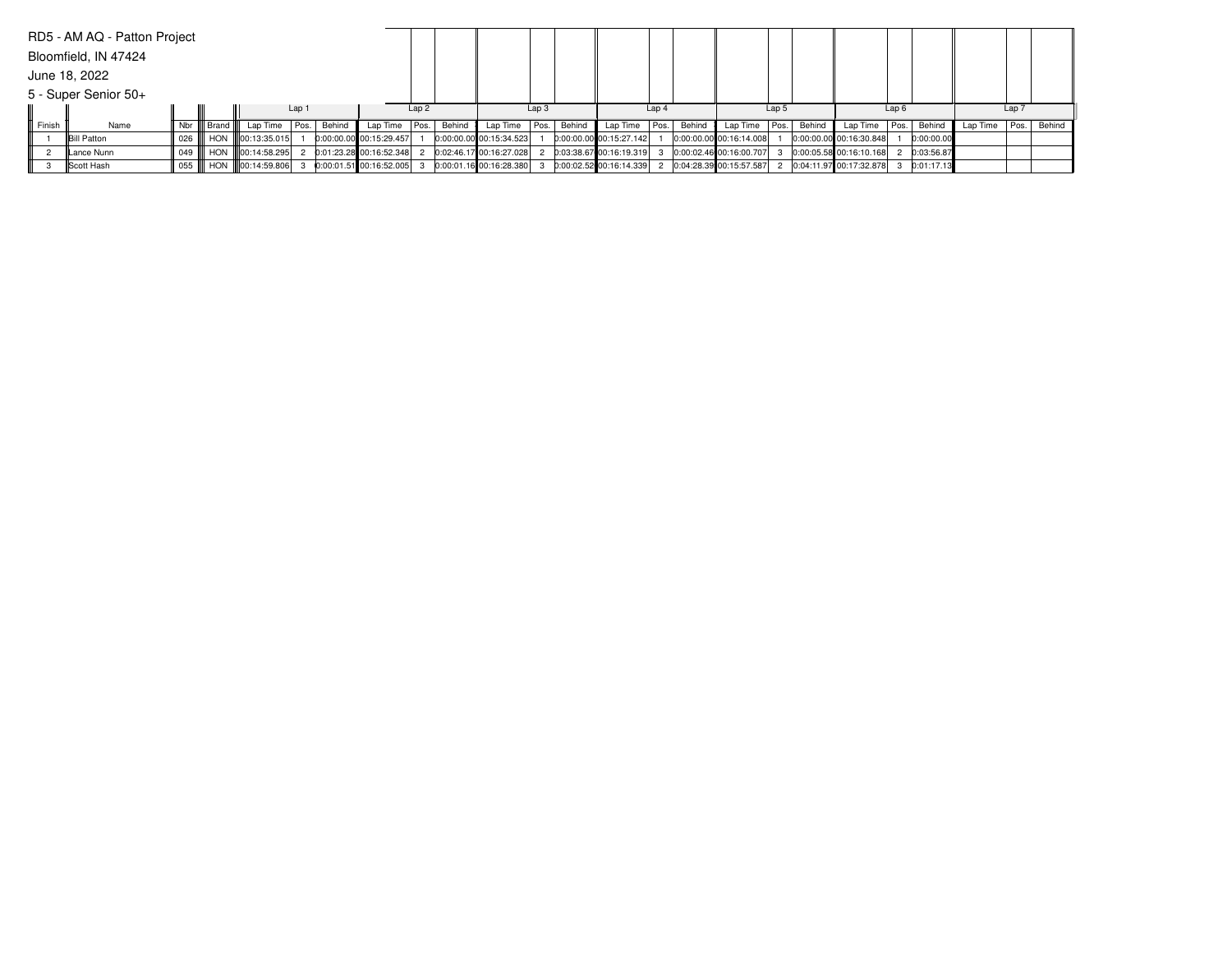|        | RD5 - AM AQ - Patton Project |              |                           |       |        |                         |      |        |                           |                  |        |                           |                  |            |                   |       |        |               |                  |        |          |                  |        |
|--------|------------------------------|--------------|---------------------------|-------|--------|-------------------------|------|--------|---------------------------|------------------|--------|---------------------------|------------------|------------|-------------------|-------|--------|---------------|------------------|--------|----------|------------------|--------|
|        | Bloomfield, IN 47424         |              |                           |       |        |                         |      |        |                           |                  |        |                           |                  |            |                   |       |        |               |                  |        |          |                  |        |
|        | June 18, 2022                |              |                           |       |        |                         |      |        |                           |                  |        |                           |                  |            |                   |       |        |               |                  |        |          |                  |        |
|        | 6 - Golden Master 60+        |              |                           |       |        |                         |      |        |                           |                  |        |                           |                  |            |                   |       |        |               |                  |        |          |                  |        |
|        |                              |              |                           | Lap 1 |        |                         | Lap2 |        |                           | Lap <sub>3</sub> |        |                           | Lap <sub>4</sub> |            |                   | Lap 5 |        |               | Lap <sub>6</sub> |        |          | Lap <sub>7</sub> |        |
| Finish | Name                         | Nbr    Brand | Lap Time                  | Pos.  | Behind | Lap Time   Pos.         |      | Behind | Lap Time                  | Pos.             | Behind | Lap Time                  | Pos.             | Behind     | Lap Time $ Pos. $ |       | Behind | Lap Time Pos. |                  | Behind | Lap Time | l Pos. l         | Behind |
|        | Dennis Griffith              |              | 039    HON   00:24:36.230 |       |        | 0:00:00.00 00:25:02.182 |      |        | $0:00:00.00$ 00:29:01.895 |                  |        | $0:00:00.00$ 00:24:39.491 |                  | 0:00:00.00 |                   |       |        |               |                  |        |          |                  |        |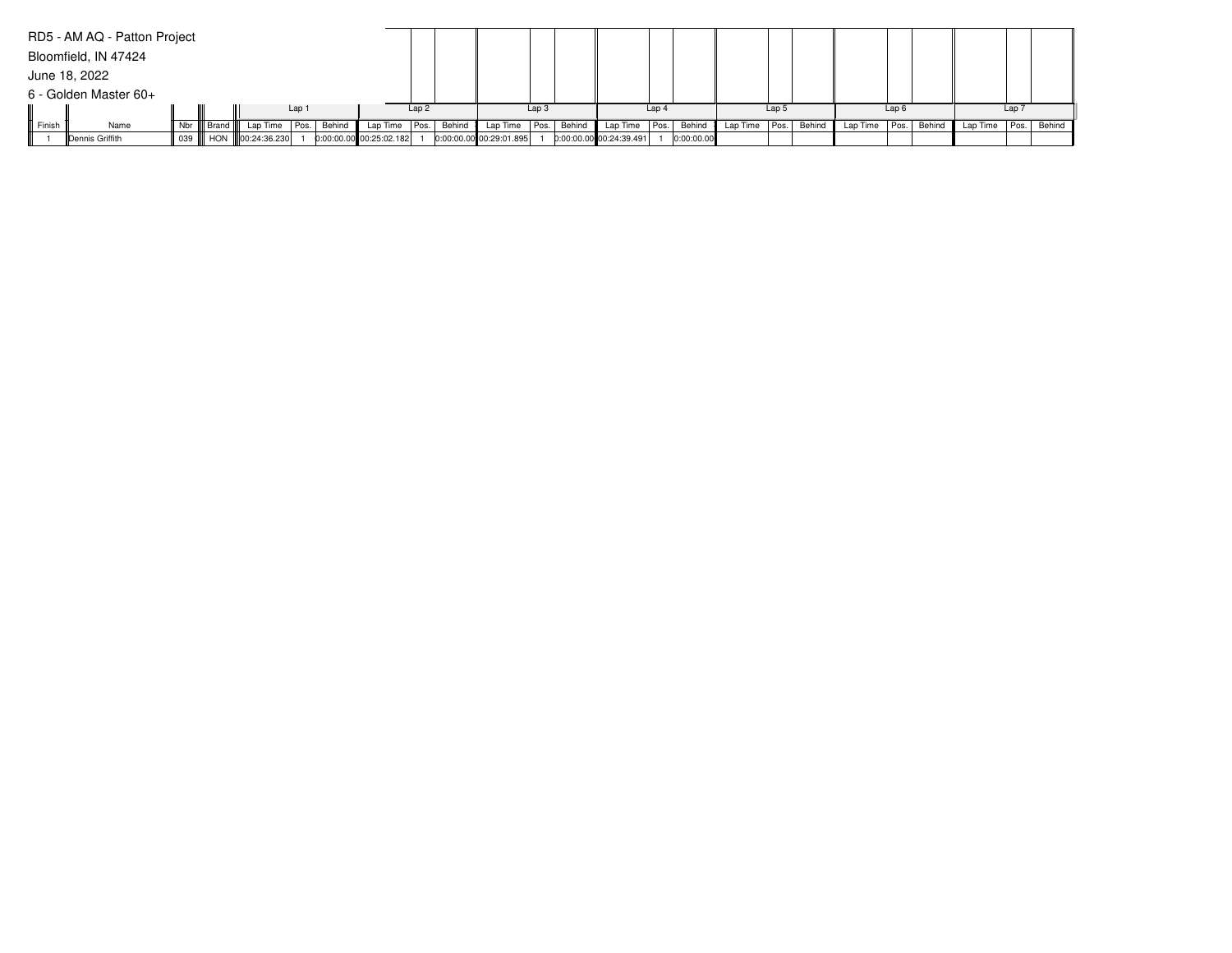|            | RD5 - AM AQ - Patton Project |     |       |                          |       |            |                         |      |            |                           |                  |        |                         |                  |            |                         |                  |            |          |      |        |          |       |        |
|------------|------------------------------|-----|-------|--------------------------|-------|------------|-------------------------|------|------------|---------------------------|------------------|--------|-------------------------|------------------|------------|-------------------------|------------------|------------|----------|------|--------|----------|-------|--------|
|            | Bloomfield, IN 47424         |     |       |                          |       |            |                         |      |            |                           |                  |        |                         |                  |            |                         |                  |            |          |      |        |          |       |        |
|            | June 18, 2022                |     |       |                          |       |            |                         |      |            |                           |                  |        |                         |                  |            |                         |                  |            |          |      |        |          |       |        |
| 7 - Womens |                              |     |       |                          |       |            |                         |      |            |                           |                  |        |                         |                  |            |                         |                  |            |          |      |        |          |       |        |
|            |                              |     |       |                          | Lap 1 |            |                         | Lap2 |            |                           | Lap <sub>3</sub> |        |                         | Lap <sub>4</sub> |            |                         | Lap <sub>5</sub> |            |          | Lap6 |        |          | Lap 7 |        |
| Finish     | Name                         | Nbr | Brand | Lap Time Pos.            |       | Behind     | Lap Time                | Pos. | Behind     | Lap Time                  | Pos.             | Behind | Lap Time                | Pos.             | Behind     | Lap Time                | Pos.             | Behind     | Lap Time | Pos. | Behind | Lap Time | Pos.  | Behind |
|            | Tori Gard                    | 008 |       | YAM   00:15:45.896       |       |            | 0:04:08.80 00:18:57.829 |      |            | 0:00:00.00 00:19:30.550   |                  |        | 0:00:00.00 00:21:24.460 |                  |            | 0:00:00.00 00:26:20.413 |                  | 0:00:00.00 |          |      |        |          |       |        |
|            | Kelsey Raber                 | 019 |       | HON 100:19:06.218        |       |            | 0:02:21.70 00:21:31.250 |      |            | 0:00:36.38 00:23:33.151   |                  |        | 0:02:44.71 00:21:58.821 |                  |            | 0:10:30.70 00:23:31.880 |                  | 0:01:16.17 |          |      |        |          |       |        |
| 3          | Savannah Price               | 834 |       | HON 100:11:37.094        |       |            | 0:00:00.00 00:23:59.931 |      |            | $0:00:53.30$ 00:25:48.883 |                  |        | 0:07:11.63 00:25:07.043 |                  |            | 0:00:23.51 00:21:52.190 |                  | 0:06:25.99 |          |      |        |          |       |        |
|            | Hayley Cook                  | 077 |       | YAM 100:19:14.078        |       |            | 0:00:07.86 00:23:17.451 |      |            | 0:01:54.06 00:24:41.662   |                  |        | 0:03:02.57 00:25:09.673 |                  | 0:05:49.91 |                         |                  |            |          |      |        |          |       |        |
|            | Courtney Claycomb            | 112 |       | HON <b>100:16:44.517</b> |       |            | 0:00:36.34 00:23:16.571 |      | 0:04:24.06 |                           |                  |        |                         |                  |            |                         |                  |            |          |      |        |          |       |        |
|            | Maddison Patterson           | 211 |       | YAM 800:16:08.176        |       |            | 0:00:13.73 00:29:02.474 |      | 0:02:39.12 |                           |                  |        |                         |                  |            |                         |                  |            |          |      |        |          |       |        |
|            | Nicole Brenton               | 014 |       | OTH 100:15:54.446        |       | 0:00:08.55 |                         |      |            |                           |                  |        |                         |                  |            |                         |                  |            |          |      |        |          |       |        |
|            | Hannah Huber                 | 888 |       | YAM   00:37:49.277       |       | 0:18:35.19 |                         |      |            |                           |                  |        |                         |                  |            |                         |                  |            |          |      |        |          |       |        |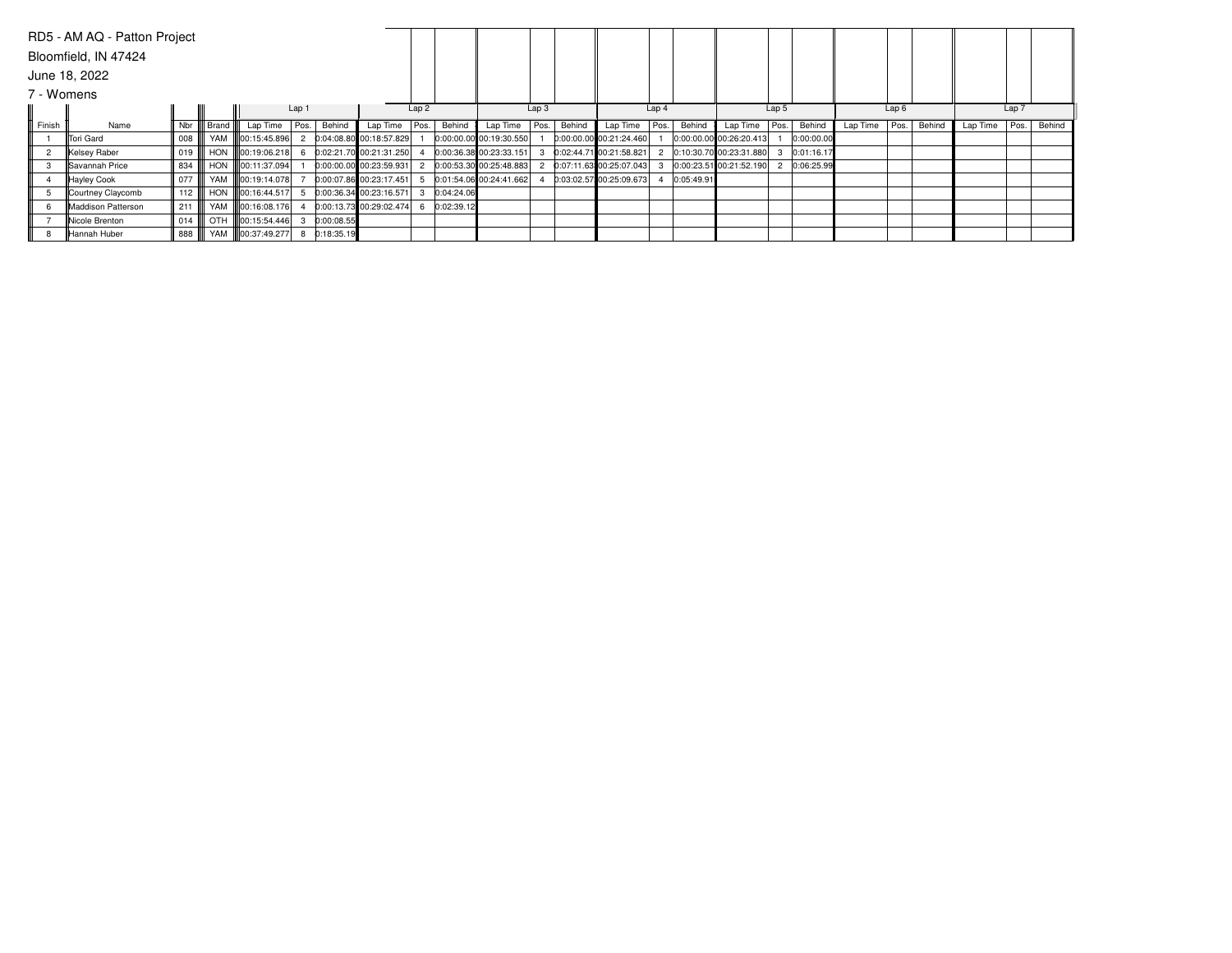|                 | RD5 - AM AQ - Patton Project |     |            |                          |                |                            |                |        |                                                          |                  |               |                            |                  |        |                            |                  |            |                               |                |            |          |                  |        |
|-----------------|------------------------------|-----|------------|--------------------------|----------------|----------------------------|----------------|--------|----------------------------------------------------------|------------------|---------------|----------------------------|------------------|--------|----------------------------|------------------|------------|-------------------------------|----------------|------------|----------|------------------|--------|
|                 | Bloomfield, IN 47424         |     |            |                          |                |                            |                |        |                                                          |                  |               |                            |                  |        |                            |                  |            |                               |                |            |          |                  |        |
|                 | June 18, 2022                |     |            |                          |                |                            |                |        |                                                          |                  |               |                            |                  |        |                            |                  |            |                               |                |            |          |                  |        |
| $8 - D$ 14 - 21 |                              |     |            |                          |                |                            |                |        |                                                          |                  |               |                            |                  |        |                            |                  |            |                               |                |            |          |                  |        |
|                 |                              |     |            |                          | Lap 1          |                            | Lap2           |        |                                                          | Lap <sub>3</sub> |               |                            | Lap <sub>4</sub> |        |                            | Lap <sub>5</sub> |            |                               | Lap6           |            |          | Lap <sub>7</sub> |        |
| Finish          | Name                         | Nbr | Brand      | Lap Time Pos.            | Behind         | Lap Time                   | Pos.           | Behind | Lap Time                                                 | Pos.             | Behind        | Lap Time                   | Pos.             | Behind | Lap Time                   | Pos.             | Behind     | Lap Time $ Pos.$              |                | Behind     | Lap Time | Pos.             | Behind |
|                 | Bryce Pullen                 | 708 | HON        | 00:14:18.576             | $\overline{2}$ | 0:02:46.90 00:15:54.568    |                |        | 0:00:00.00 00:15:45.107                                  |                  |               | $0:00:00.00$ 00:15:04.508  |                  |        | 0:00:00.00 00:16:01.467    |                  |            | $0:00:00.00$ 00:15:42.178     |                | 0:00:00.00 |          |                  |        |
|                 | Wade *. Walton               | 226 |            | HON <b>100:15:58.327</b> |                | 0:01:39.75 00:17:16.574    | $\overline{2}$ |        | 0:03:01.75 00:17:16.143                                  |                  |               | 0:04:32.79 00:17:03.436    | $\overline{2}$   |        | 0:06:31.72 00:17:33.281    | $\overline{2}$   |            | 0:08:03.53 00:17:51.438       | $\overline{2}$ | 0:10:12.79 |          |                  |        |
| 3               | Cameron Schwartz             | 593 |            | OTH <b>100:16:26.217</b> | 8              | 0:00:06.26 00:17:35.908    |                |        | 0:00:14.40 00:17:42.559                                  | 3                |               | 0:01:13.64 00:17:56.278    |                  |        | 3 0:02:06.48 00:17:25.219  |                  |            | $ 0:01:58.42 00:17:40.389 $ 3 |                | 0:01:47.37 |          |                  |        |
|                 | Jayce Monnett                | 313 | <b>HON</b> | 00:16:11.977             |                | 0:00:01.80 00:19:44.920    |                |        | 0:00:05.65 00:18:05.118                                  |                  |               | $0:01:05.63$ 00:18:14.379  | 6                |        | 0:00:04.07 00:17:25.248    |                  |            | $0:02:35.46$ 00:18:01.559     |                | 0:02:56.63 |          |                  |        |
| .5              | Owen Fitzgerald              | 020 |            | HON <b>00:16:10.176</b>  |                | 0:00:01.37 00:17:37.549    | $\mathbf{3}$   |        | 0:00:32.82 00:19:08.659                                  |                  |               | 0:01:11.70 00:18:08.170    | 4                |        | 0:01:23.59 00:18:53.819    |                  |            | 0:00:16.73 00:18:57.969 5     |                | 0:01:13.14 |          |                  |        |
| 6.              | Colton Moran                 | 118 |            | YAM   00:16:54.697       |                | 0:00:07.73 00:18:48.419    | -5             |        | 0:01:40.99 00:18:41.289                                  |                  |               | 0:00:22.39 00:17:47.919    |                  |        | 5 0:01:07.77 00:19:27.719  | 6                | 0:01:41.67 |                               |                |            |          |                  |        |
|                 | Trentin Asher                | 178 |            | HON 00:16:19.957         |                | 0:00:07.98 00:21:37.221    |                |        | 10 0:00:06.77 00:20:46.029                               |                  |               | 0:01:46.54 00:21:21.871    |                  |        | 0:07:48.68 00:20:25.799    |                  | 0:08:50.83 |                               |                |            |          |                  |        |
|                 | Dylan Crouch                 | 921 | SUZ        | 00:16:42.577             |                | 0:00:16.36 00:23:27.531    |                |        | 12 0:01:35.68 00:22:49.482                               |                  |               | 10 0:03:38.64 00:19:46.869 | 9                |        | 0:00:38.64 00:19:59.320    |                  | 0:02:14.90 |                               |                |            |          |                  |        |
| 9               | Dayton Allen                 | 612 |            | HON <b>0</b> :16:08.797  |                | 0:00:10.47 00:21:41.610    |                |        | 9 0:01:51.91 00:21:30.541                                | q                |               | 0:00:37.74 00:22:46.870    | 8                |        | 0:02:02.74 00:22:05.792    | <b>q</b>         | 0:01:27.83 |                               |                |            |          |                  |        |
|                 | <b>Waylon Witty</b>          | 220 |            | YAM   00:17:53.898       |                | 13 0:00:57.96 00:20:40.530 |                |        | 11 0:00:37.25 00:27:53.353                               |                  |               | 0:03:28.19 00:22:15.491    |                  |        | 10 0:05:56.81 00:21:12.580 | 10               | 0:05:42.24 |                               |                |            |          |                  |        |
|                 | Justin Bradshaw              | 408 |            | KAW 00:16:55.937         |                | 12 0:00:01.24 00:19:02.560 |                |        | 8 0:00:01.60 00:20:58.169                                |                  | 0:02:32.26    |                            |                  |        |                            |                  |            |                               |                |            |          |                  |        |
| 12 <sup>°</sup> | <b>Nash Bruner</b>           | 468 | <b>OTH</b> | 00:16:46.967             |                | 10 0:00:04.39 00:19:04.279 |                |        | 6 0:00:08.13 00:42:03.010                                |                  | 12 0:11:26.47 |                            |                  |        |                            |                  |            |                               |                |            |          |                  |        |
| 13              | Uonathan Bradford            | 129 |            | YAM   00:11:31.674       |                |                            |                |        | $0:00:00.00$ $00:31:45.256$ 13 $0:03:06.82$ 01:05:35.492 |                  | 13 0:30:58.16 |                            |                  |        |                            |                  |            |                               |                |            |          |                  |        |
| 14              | Cole Ponton                  | 103 |            | YAM   00:19:10.708 14    | 0:01:16.81     |                            |                |        |                                                          |                  |               |                            |                  |        |                            |                  |            |                               |                |            |          |                  |        |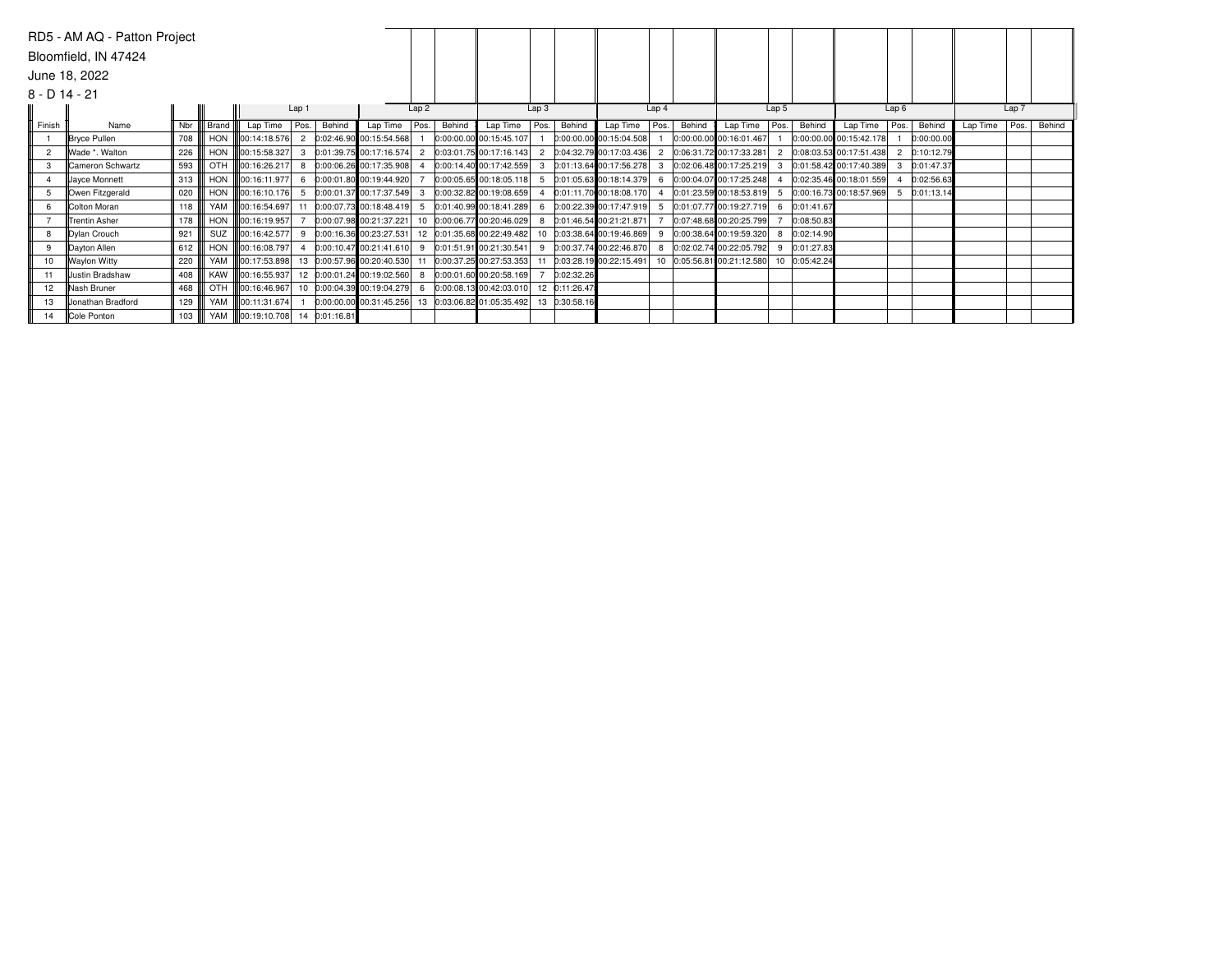|              | RD5 - AM AQ - Patton Project |         |              |                   |            |                         |                  |        |                         |                  |        |                         |                  |        |                         |       |        |                           |                  |            |          |                  |             |
|--------------|------------------------------|---------|--------------|-------------------|------------|-------------------------|------------------|--------|-------------------------|------------------|--------|-------------------------|------------------|--------|-------------------------|-------|--------|---------------------------|------------------|------------|----------|------------------|-------------|
|              | Bloomfield, IN 47424         |         |              |                   |            |                         |                  |        |                         |                  |        |                         |                  |        |                         |       |        |                           |                  |            |          |                  |             |
|              | June 18, 2022                |         |              |                   |            |                         |                  |        |                         |                  |        |                         |                  |        |                         |       |        |                           |                  |            |          |                  |             |
| $9 - D 22 +$ |                              |         |              |                   |            |                         |                  |        |                         |                  |        |                         |                  |        |                         |       |        |                           |                  |            |          |                  |             |
|              |                              |         |              |                   | Lap 1      |                         | Lap <sub>2</sub> |        |                         | Lap <sub>3</sub> |        |                         | Lap <sub>4</sub> |        |                         | Lap 5 |        |                           | Lap <sub>6</sub> |            |          | Lap <sub>7</sub> |             |
| Finish       | Name                         |         | Nbr    Brand | Lap Time Pos.     | Behind     | Lap Time   Pos.         |                  | Behind | Lap Time $ Pos. $       |                  | Behind | Lap Time   Pos.         |                  | Behind | Lap Time   Pos.         |       | Behind | Lap Time   Pos.           |                  | Behind     | Lap Time |                  | Pos. Behind |
|              | James Saylor li              | 106 III |              | HON 100:16:16.907 |            | 0:00:00.00 00:18:24.129 |                  |        | 0:00:00.00 00:16:57.198 |                  |        | 0:00:00.00 00:17:30.819 |                  |        | 0:00:00.00 00:18:16.728 |       |        | $0:00:00.00$ 00:17:29.009 |                  | 0:00:00.00 |          |                  |             |
|              | James Saylor                 | 177 III |              | OTH 100:21:20.302 | 0:05:03.39 |                         |                  |        |                         |                  |        |                         |                  |        |                         |       |        |                           |                  |            |          |                  |             |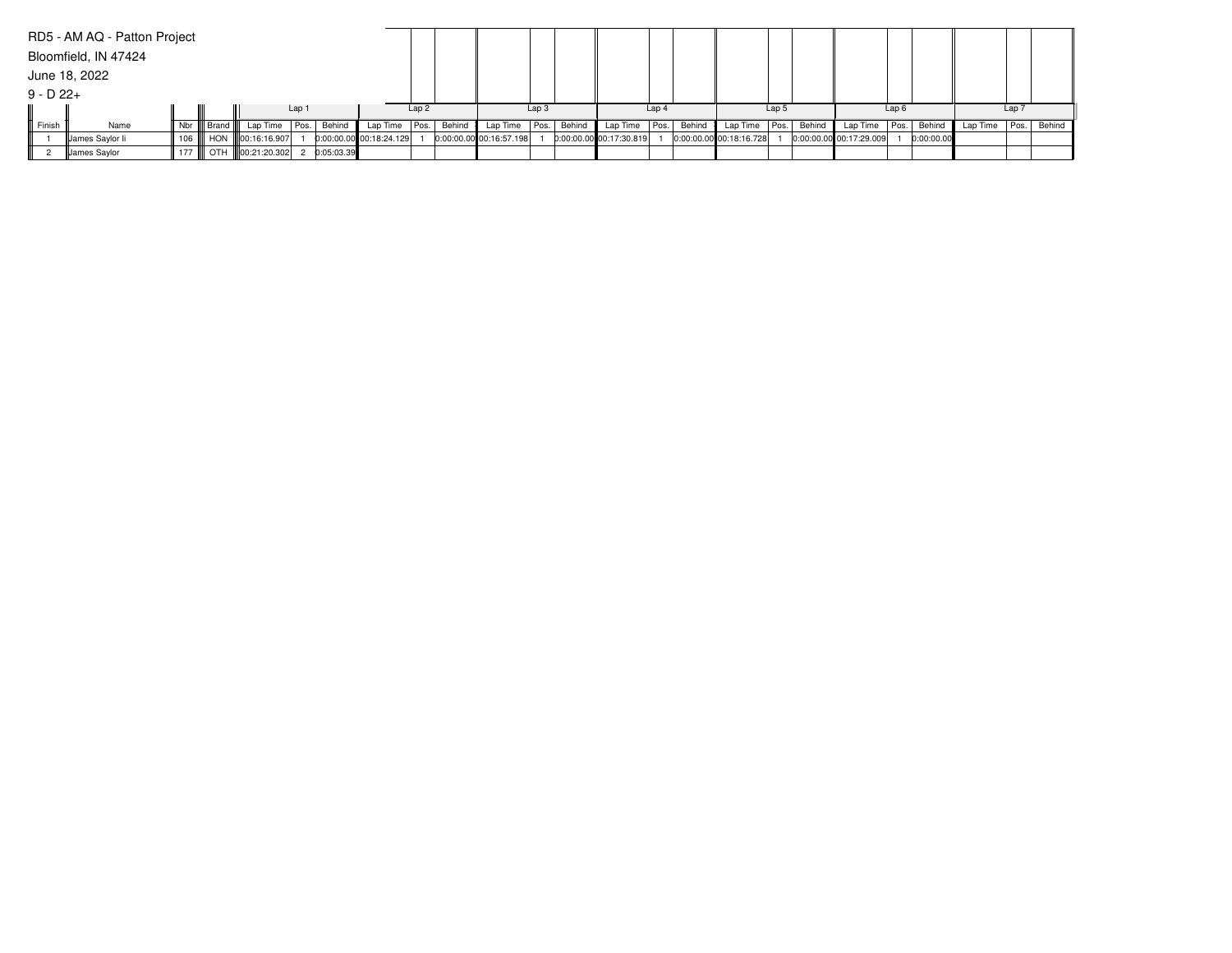|        | RD5 - AM AQ - Patton Project |              |                           |       |        |                         |      |            |          |                  |        |                 |                  |        |                   |       |        |                 |      |        |          |                  |             |
|--------|------------------------------|--------------|---------------------------|-------|--------|-------------------------|------|------------|----------|------------------|--------|-----------------|------------------|--------|-------------------|-------|--------|-----------------|------|--------|----------|------------------|-------------|
|        | Bloomfield, IN 47424         |              |                           |       |        |                         |      |            |          |                  |        |                 |                  |        |                   |       |        |                 |      |        |          |                  |             |
|        | June 18, 2022                |              |                           |       |        |                         |      |            |          |                  |        |                 |                  |        |                   |       |        |                 |      |        |          |                  |             |
|        | 10 - School Boy              |              |                           |       |        |                         |      |            |          |                  |        |                 |                  |        |                   |       |        |                 |      |        |          |                  |             |
|        |                              |              |                           | Lap 1 |        |                         | Lap2 |            |          | Lap <sub>3</sub> |        |                 | Lap <sub>4</sub> |        |                   | Lap 5 |        |                 | Lap6 |        |          | Lap <sub>7</sub> |             |
| Finish | Name                         | Nbr    Brand | Lap Time                  | Pos.  | Behind | Lap Time   Pos.         |      | Behind     | Lap Time | Pos.             | Behind | Lap Time   Pos. |                  | Behind | Lap Time $ Pos. $ |       | Behind | Lap Time   Pos. |      | Behind | Lap Time |                  | Pos. Behind |
|        | Tyson Miller                 |              | 161    HON   00:16:57.607 |       |        | 0:00:00.00 00:19:51.060 |      | 0:00:00.00 |          |                  |        |                 |                  |        |                   |       |        |                 |      |        |          |                  |             |